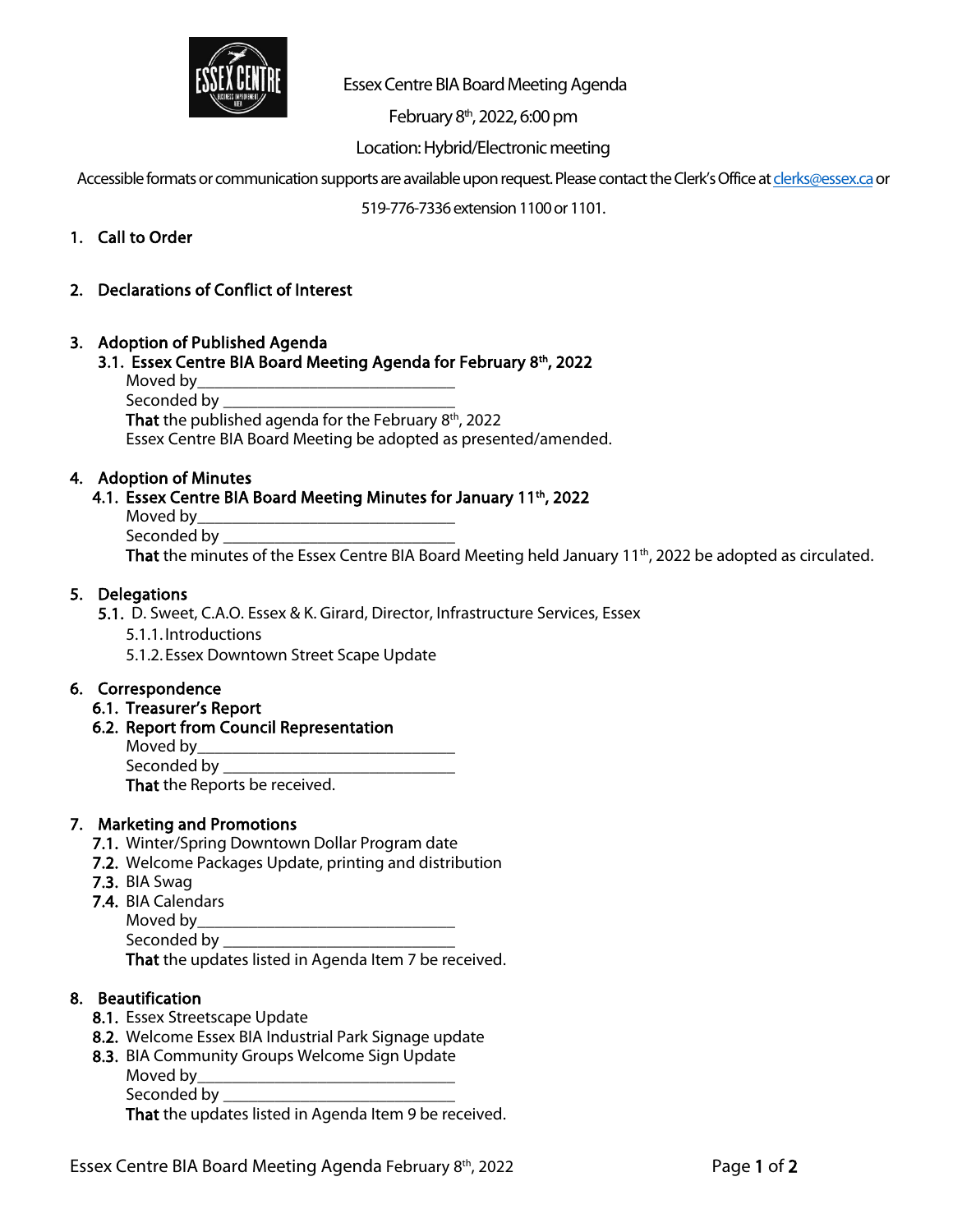# 9. Events

- 9.1. Valentine's Day Giveaway
- 9.2. St. Patrick's Day "Hunt for Gold"
- 9.3. Easter Egg Hunt
	- Moved by\_\_\_\_\_\_\_\_\_\_\_\_\_\_\_\_\_\_\_\_\_\_\_\_\_\_\_\_\_\_
	- Seconded by

That the updates listed in Agenda Item 10 be received.

# 10. Administration

- 10.1. Constitution
- 10.2. Financial
- 10.3. Board Roles
- 10.4. Board recruitment

Moved by\_\_\_\_\_\_\_\_\_\_\_\_\_\_\_\_\_\_\_\_\_\_\_\_\_\_\_\_\_\_

Seconded by \_\_\_\_\_\_\_\_\_\_\_\_\_\_\_\_\_\_\_\_\_\_\_\_\_\_\_

That the updates listed in Agenda Item 10 be received.

# 11. Member Correspondence

- 11.1. Requests
- 11.2. Changes
- 11.3. Updates
	- Moved by\_\_\_\_\_\_\_\_\_\_\_\_\_\_\_\_\_\_\_\_\_\_\_\_\_\_\_\_\_\_

Seconded by **Example 20** 

That the updates listed in Agenda Item 11 be received.

# 12. Adjournment

| Moved by                         |  |
|----------------------------------|--|
| Seconded by __                   |  |
| That the meeting be adjourned at |  |

# 13. Future Meetings

2022 tentative meeting schedule

March 8<sup>th</sup> April 12th May 10<sup>th</sup> June 14th July 12th August 9<sup>th</sup> September 13th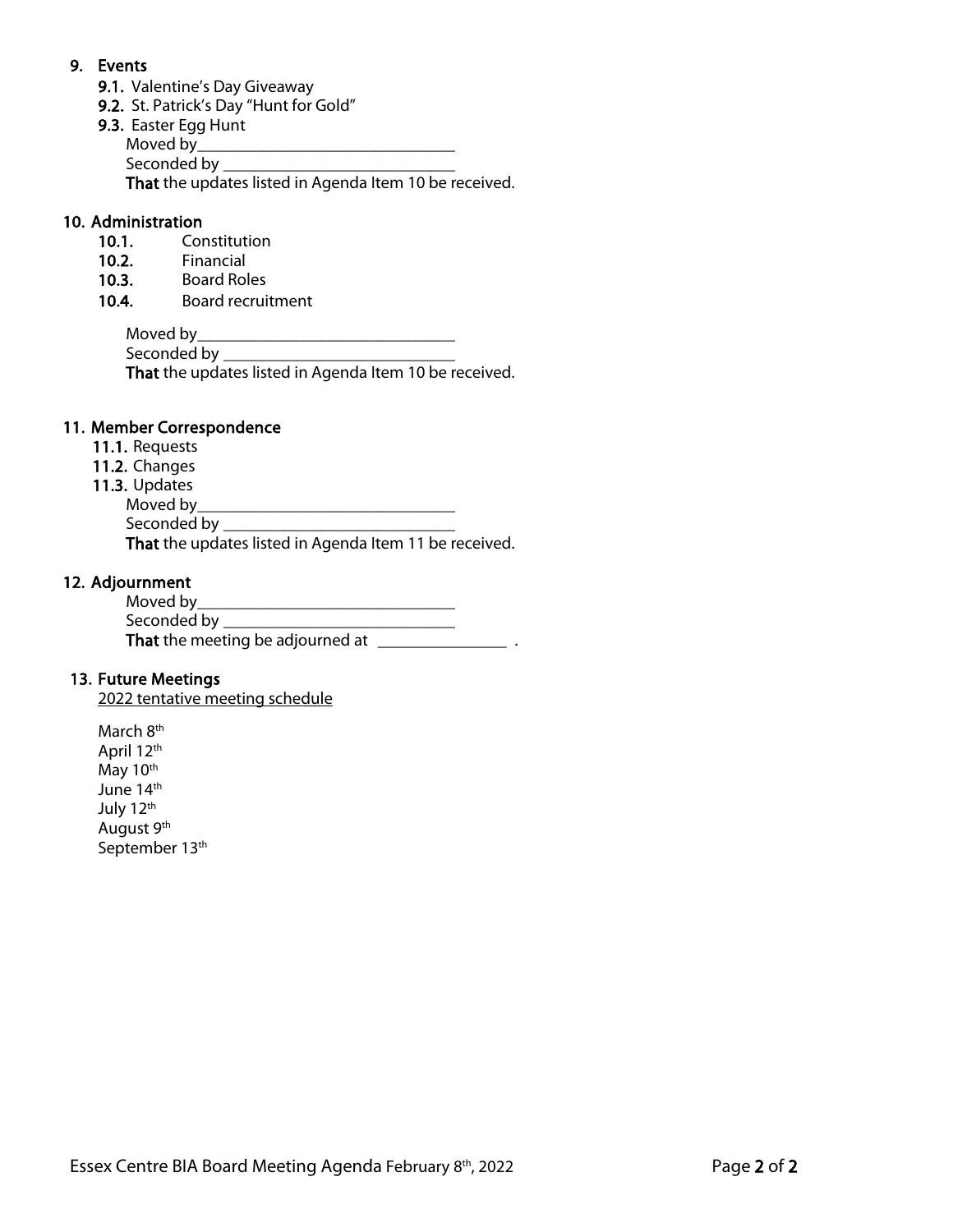

Essex Centre BIA Board Meeting Minutes

January 11, 2022,6:00 pm

Location: Hybrid/Electronic meeting

Andrea Schinkel Rick Wilkinson

Joe Garon, Councillor

Kelly Baillargeon, Coordinator

### Present:

Katie Blais Stephanie Winger Richard Banwell Gregg Laframboise

### Regrets: Pauline Gemmell

### Absent: N/A

1. Call to Order K. Blais called the meeting to order at 6:05 pm

### 2. Declarations of Conflict of Interest There were no conflicts of interest noted at this time.

### 3. Adoption of Published Agenda

3.1. Essex Centre BIA Board Meeting Agenda for January 11, 2022 BIA22-01-001 Moved by G. Laframboise Seconded by A. Schinkel

That the published agenda for the January 11, 2022 Essex Centre BIA Board Meeting be adopted as presented.

# Carried

### 4. Adoption of Minutes

4.1. Essex Centre BIA Board Meeting Minutes for November 24<sup>th</sup>, 2021 BIA22-01-002 Moved by A. Schinkel Seconded by S. Winger That the minutes of the Essex Centre BIA Board Meeting held November 24<sup>th</sup>, 2021 adopted as circulated.

Carried

# 5. Correspondence

5.1. Treasurer's Report BIA22-01-003 Moved by S. Winger Seconded by G. Laframboise

That the Treasurer's Report be received.

Carried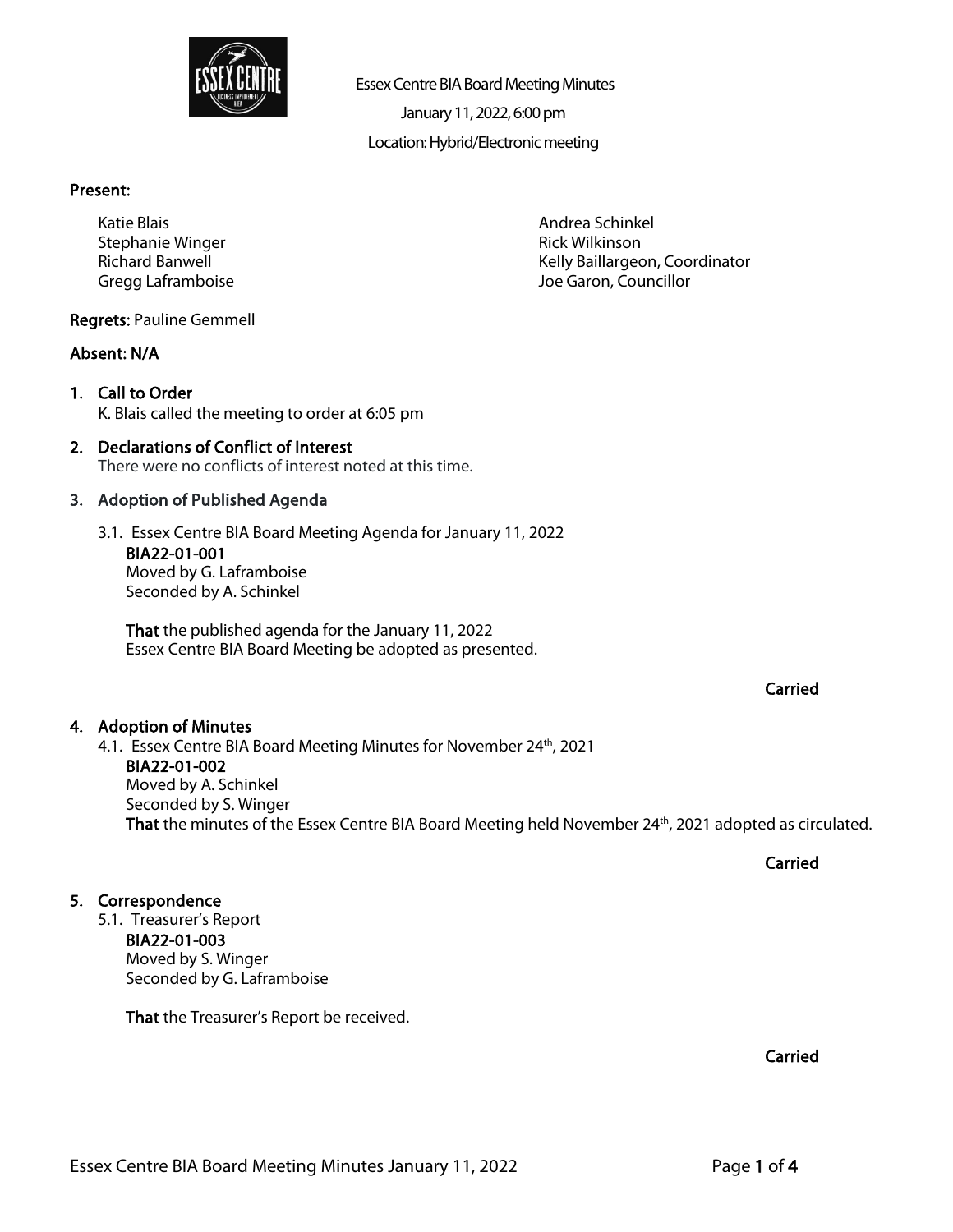# 6. Appointment to Board of Directors

6.1. RE: Applications from Stephanie Winger, Vision Realty; Gregg Laframboise, Dove Creek Motor Express; Andrea Schinkel, Schinkels Meat Market; and Rick Wilkinson, Walkerville Candles to be appointed to the Board of Directors of the Essex Centre BIA

### BIA22-01-004 Moved by K. Blais Seconded by R. Wilkinson

Recommendation to Council: That Stephanie Winger, Vision Realty; Gregg Laframboise, Dove Creek Motor Express; Andrea Schinkel, Schinkels Meat Market; and Rick Wilkinson, Walkerville Candles be appointed to the Essex Centre Business Improvement Area Board of Directors effective immediately.

# 7. Marketing and Promotions

- 7.1. Winter/Spring Downtown Dollar Program date Suggested we wait until Construction starts to roll out before we launch the next program.
- 7.2. Welcome Packages Update, printing and distribution Folders are done. Waiting on paper for the inserts. Then we will talk about distribution.

### 7.3. BIA Swag

Kelly to get quotes for notepads and pens. She will email the board with cost and then order.

### BIA22-01-005

Moved by R. Wilkinson Seconded by A. Schinkel That the updates listed in Agenda Item 7 be received.

# Carried

Carried

# 8. Covid-19 Business Support

### 8.1. Resources

No Covid supports needed. Resources will be directed towards supports during the streetscape street closures this upcoming spring.

### 8.2. Information sharing

### BIA22-01-006

Moved by S. Winger Seconded by G. Laframboise That the updates listed in Agenda Item 8 be received.

Carried

# 9. Beautification

9.1. Essex Streetscape Update

There will be a public round table, Joe will find out a date and let us know so we can sit in on it. Will be in the First Quarter of the year.

We will ask Director of Infrastructure to come to a meeting and talk about the plans.

The Banner program is one of the last steps with this.

Essex Centre BIA Board Meeting Minutes January 11, 2022 **Page 2 of 4**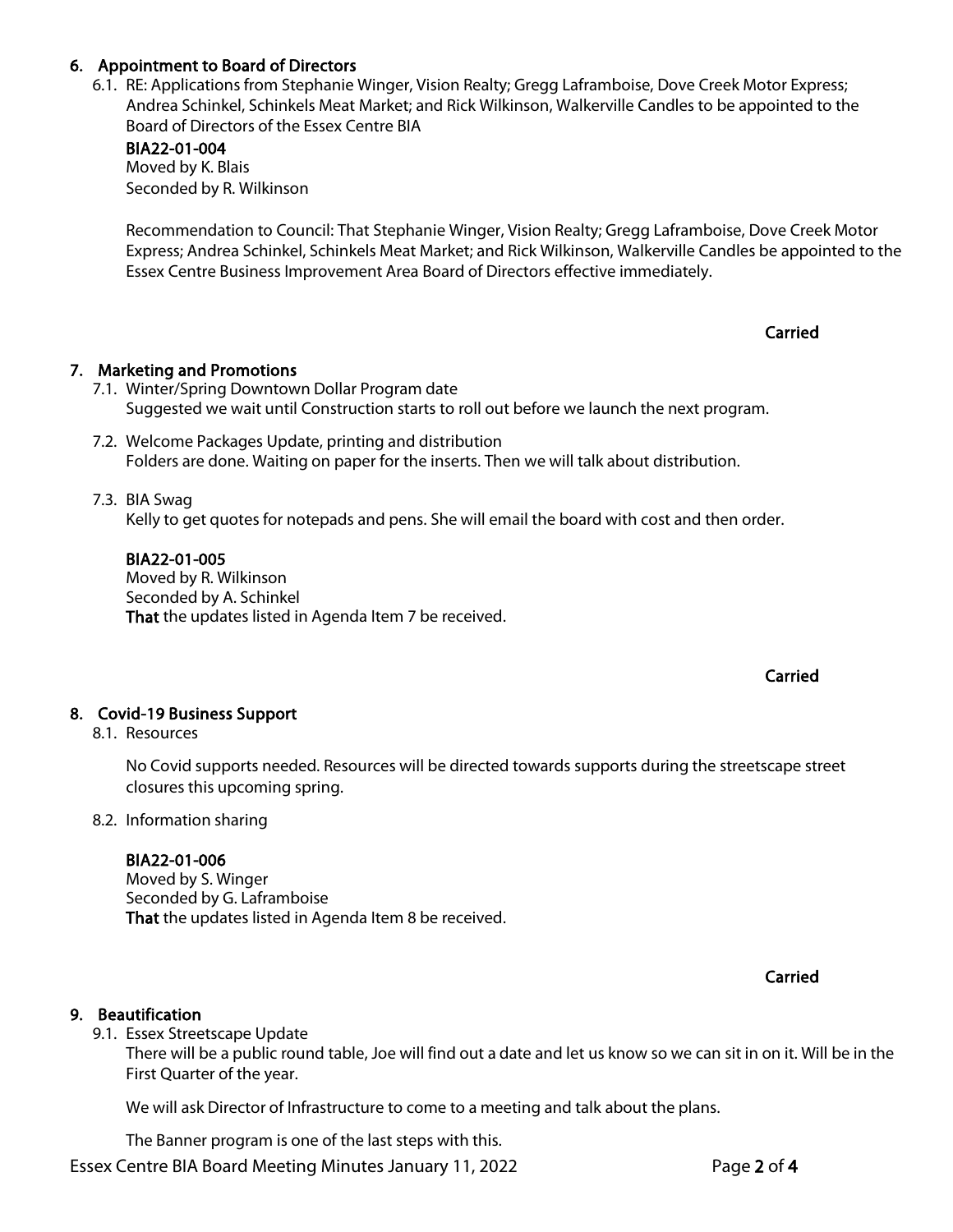9.2. Welcome Essex BIA Industrial Park Signage update The industrial sign is done and old signs are down. New signs will be put up by the end of the week.

### BIA22-01-007

Moved by G. Laframboise Seconded by R. Wilkinson That the updates listed in Agenda Item 9 be received.

Carried

### 10. Events

10.1.Santa Claus Parade Review Parade went well. We handed out letters to businesses about street closure.

Gaps in the parade. Possibly see if they can have someone regulate the speed throughout the parade.

Next year, make a video to advertise in the future.

Possibly host a holiday party prior to the Santa Parade next year.

Look into expanding our speaker scope for streetscape.

10.2. Candy Cane Lane Contest Update & Prizing Press release winners tomorrow. Money has been handed over.

#### 10.3.Valentine's Day

Valentine day giveaway Feb 14. prizes worth \$500 gifts for a total of \$1,000.

#### 10.4.Easter

Easter egg hunt. April 17. Easter eggs distributed thru town for a total of \$2,500.

#### 10.5. St. Patrick's Day

March 17. Pot of gold hunt, take a selfie with the pot of Gold. 10 prizes with a total of \$1,000.

### BIA22-01-008

Moved by R. Wilkinson Seconded by A. Schinkel That the updates listed in Agenda Item 10 be received.

#### Carried

### 11. Member Correspondence

11.1.Requests

COVID testing- we cannot get them tests and the tests through the Windsor Chamber of Commerce are no longer available.

### 11.2. Changes

Dollarama is coming.

Phat Alberts moved into the Deluxe Building

Sunsations is moving in a new building and renamed Fate

New business moving into the old Sunsations Building

Retail and Save across from Regal.

Essex Centre BIA Board Meeting Minutes January 11, 2022 **Page 3 of 4**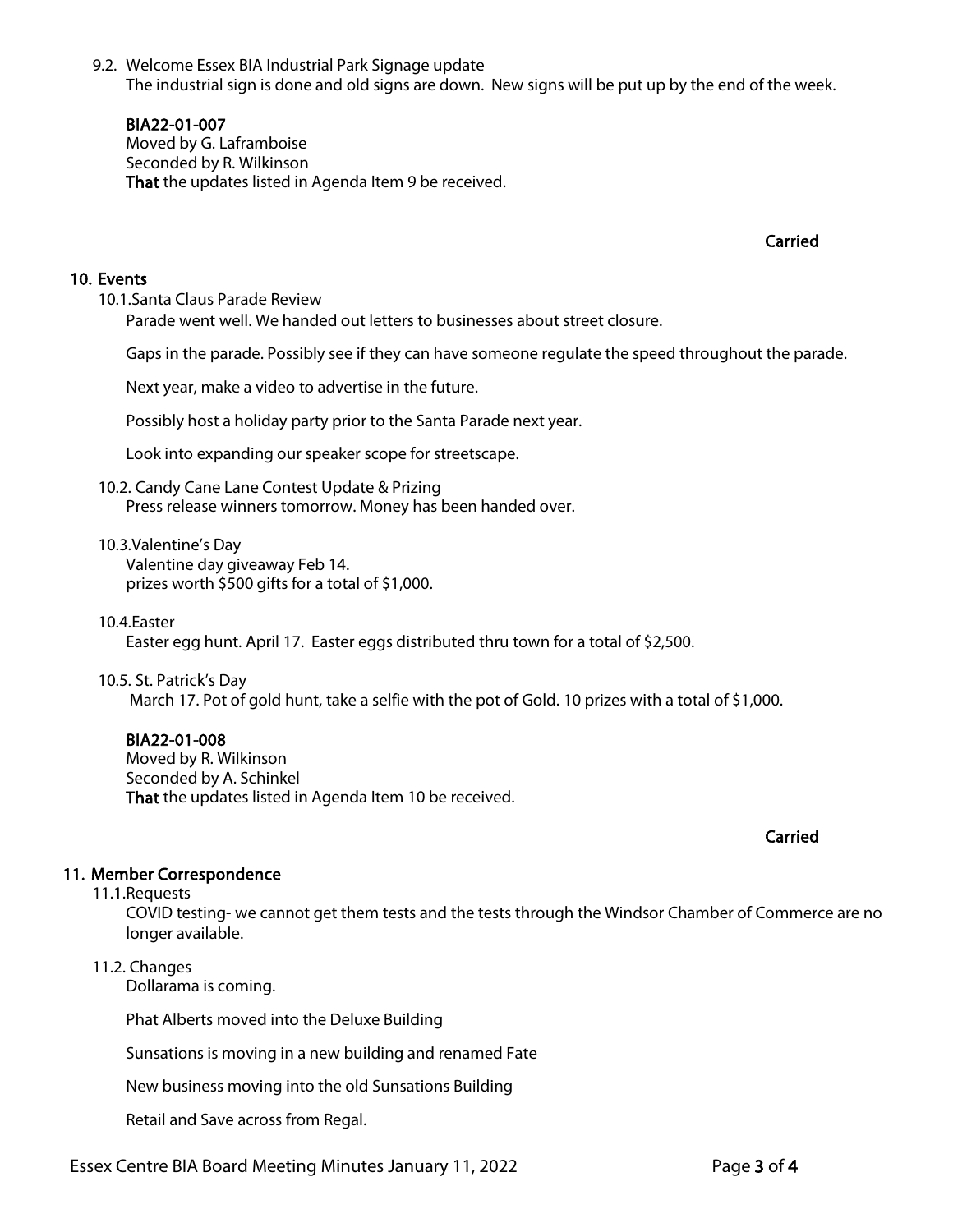# 11.3.Updates

N/A

12. Adjournment

# BIA22-01-009

BIA22-01-010

Moved by A. Schinkel

Seconded by G. Laframboise

That the meeting be adjourned at 7:37pm

Moved by A. Schinkel Seconded by R. Wilkinson That the updates listed in Agenda Item 11 be received.

**Carried** 

Carried

### Future Meetings 2022 tentative meeting schedule

February 8<sup>th</sup> March 8<sup>th</sup> April 12th May 10<sup>th</sup> June 14<sup>th</sup> July 12th August 9th

September 13<sup>th</sup>

\_\_\_\_\_\_\_\_\_\_\_\_\_\_\_\_\_\_\_\_\_\_\_\_\_\_\_\_\_\_\_\_\_\_\_ Acting Chair

\_\_\_\_\_\_\_\_\_\_\_\_\_\_\_\_\_\_\_\_\_\_\_\_\_\_\_\_\_\_\_\_\_\_\_ Recording Secretary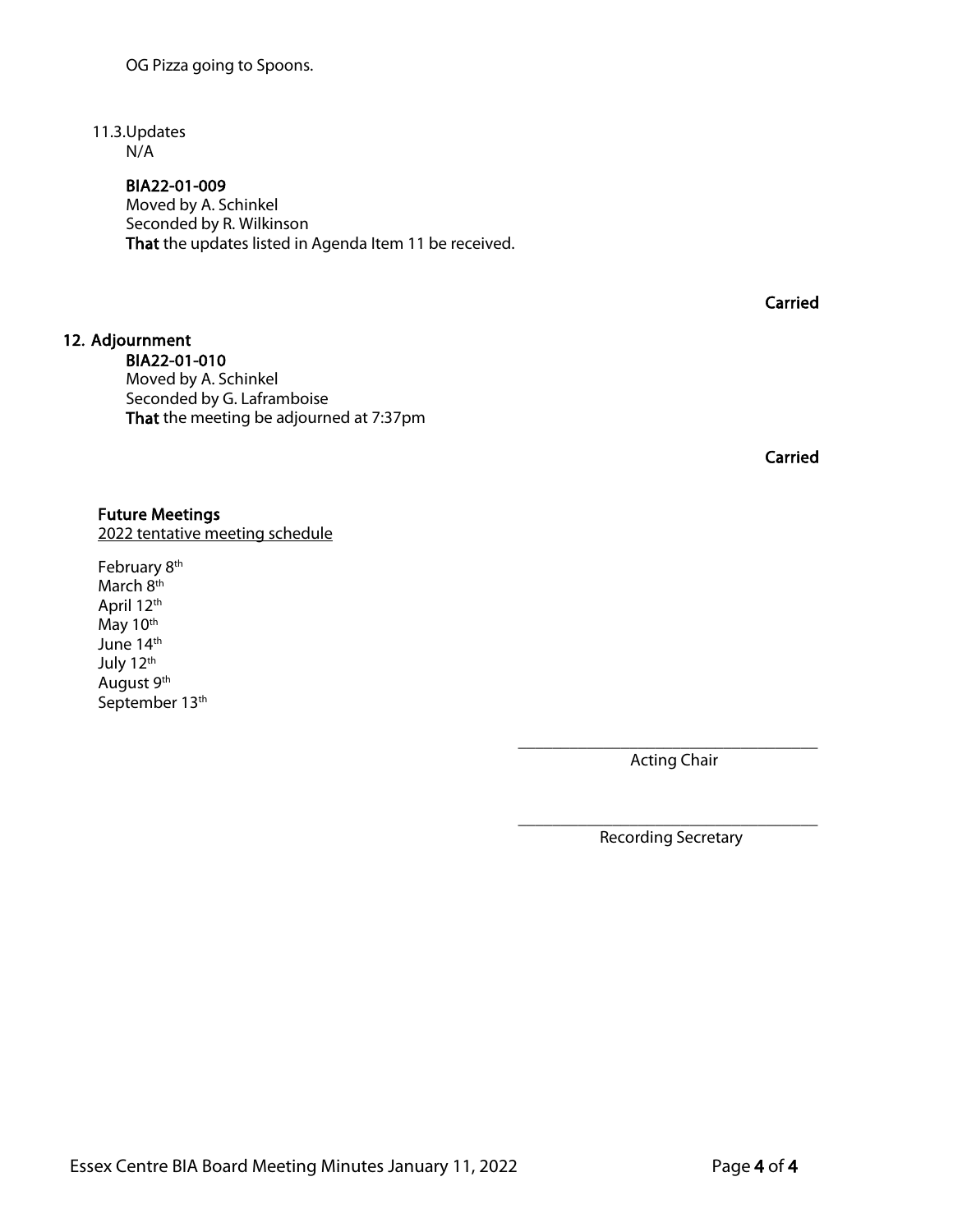# **Essex Town Centre - BIA Comparative Income Statement**

|                                    | Actual<br>01/01/2021 to<br>10/31/2021 |              | Actual<br>01/01/2020 to<br>10/31/2020 |            | Percent   |
|------------------------------------|---------------------------------------|--------------|---------------------------------------|------------|-----------|
| REVENUE                            |                                       |              |                                       |            |           |
| Revenue                            |                                       |              |                                       | 140,065.17 | 4.46      |
| <b>Business Improvement Levy</b>   |                                       | 146,313.44   |                                       | 0.00       | 0.00      |
| Tax write offs                     |                                       | 0.00         |                                       | 0.00       | 0.00      |
| Allocation from other department's |                                       | 0.00<br>0.00 |                                       | 2,936.08   | $-100.00$ |
| Win this space                     |                                       |              |                                       |            | 2.32      |
| <b>Total revenue</b>               |                                       | 146,313.44   |                                       | 143,001.25 |           |
| <b>TOTAL REVENUE</b>               |                                       | 146,313.44   |                                       | 143,001.25 | 2.32      |
| <b>EXPENSE</b>                     |                                       |              |                                       |            |           |
| Payroll expenses                   |                                       |              |                                       |            |           |
| Wages                              | 17,888.00                             |              | 9,235.20                              |            | 93.69     |
| CPP expense                        | 817.00                                |              | 354.22                                |            | 130.65    |
| El expense                         | 395.60                                |              | 204.47                                |            | 93.48     |
| Total payroll expense              |                                       | 19,100.60    |                                       | 9,793.89   | 95.03     |
| Office supplies                    |                                       | 0.00         |                                       | 32.56      | $-100.00$ |
| Specialty equipment                |                                       | 1,119.36     |                                       | 5,079.94   | $-77.97$  |
| Public relations and promotion     |                                       | 9,186.45     |                                       | 5,821.35   | 57.81     |
| Advertising                        |                                       | 1,945.45     |                                       | 7,952.33   | $-75.54$  |
| <b>Memberships</b>                 |                                       | 0.00         |                                       | 1,210.01   | $-100.00$ |
| Insurance                          |                                       | 35.85        |                                       | 52.40      | $-31.58$  |
| Co-ordinator expense               |                                       | 1,901.49     |                                       | 0.00       | 0.00      |
| Miscellanous                       |                                       | 40.70        |                                       | 91.37      | $-55.46$  |
| <b>BIA</b> dollars                 | 25,997.25                             |              | 117.15                                |            | 22,091.42 |
| Digital Main Street Project        | 0.00                                  |              | 5,000.00                              |            | $-100.00$ |
| Christmas parade                   | 11,801.88                             |              | 190.01                                |            | 6,111.19  |
| Mother?Father's Day                | 2,984.62                              |              | 10,400.00                             |            | $-71.30$  |
| <b>Winter Downtown Dollar</b>      | 0.00                                  |              | 0.00                                  |            | 0.00      |
| Halloween parade                   | 0.00                                  |              | 0.00                                  |            | 0.00      |
| Tree lighting                      | 0.00                                  |              | 0.00                                  |            | 0.00      |
| Movie Night                        | 1.882.56                              |              | 0.00                                  |            | 0.00      |
| Business excellence award dinner   | 0.00                                  |              | 0.00                                  |            | 0.00      |
| Total special events               |                                       | 42,666.31    |                                       | 15,707.16  | 171.64    |
| <b>Total operating expenses</b>    |                                       | 75,996.21    |                                       | 45,741.01  | 66.14     |
| <b>TOTAL EXPENSE</b>               |                                       | 75,996.21    |                                       | 45,741.01  | 66.14     |
| <b>NET INCOME</b>                  |                                       | 70,317.23    |                                       | 97,260.24  | $-27.70$  |

Chegus requested Serve France 1338  $\frac{67334^{6}+1}{736^{85}}$ <br> $\frac{736^{85}}{66^{59}+19}$ 

hogan DeMars

Printed On: 11/18/2021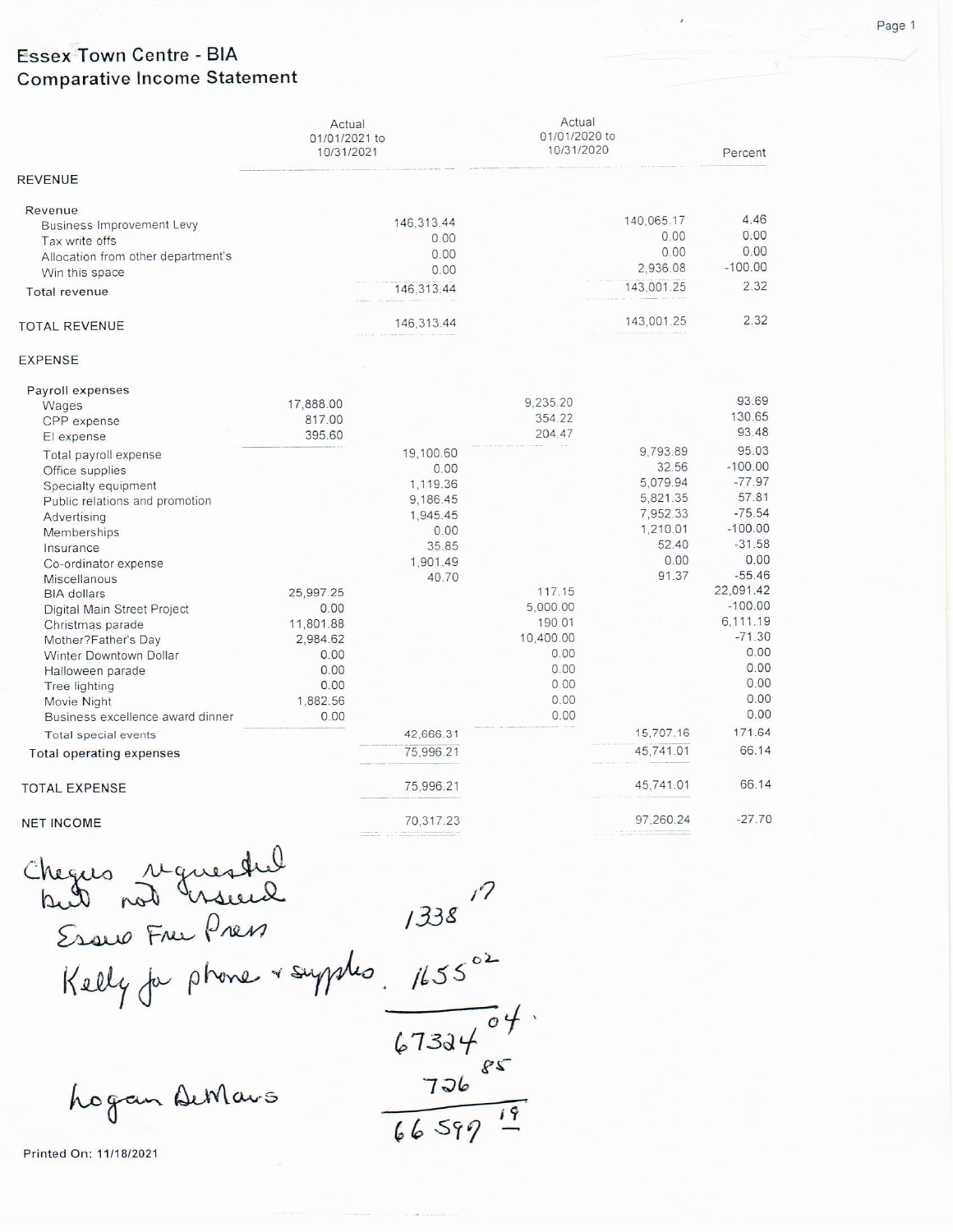# Essex Town Centre - BIA **Comparative Balance Sheet**

|                                                                      | As at 10/31/2021        | As at 10/31/2020         | Percent           |
|----------------------------------------------------------------------|-------------------------|--------------------------|-------------------|
| <b>ASSET</b>                                                         |                         |                          |                   |
| <b>Current assets</b><br>Petty cash                                  | 0.00                    | 500.00                   | $-100.00$         |
| Accounts receivable - Town of E<br>Equity receivable - Town of Essex | 70,317.23<br>144,485.70 | 110,980.43<br>106,637.42 | $-36.64$<br>35.49 |
| Total accounts receivable                                            | 214,802.93              | 218, 117.85              | $-1.52$           |
| <b>TOTAL ASSET</b>                                                   | 214,802.93              | 218, 117.85              | $-1.52$           |
| <b>LIABILITY</b>                                                     |                         |                          |                   |
| <b>Current liabilities</b>                                           |                         |                          |                   |
| Account pay                                                          | 0.00                    | 0.00                     | 0.00              |
| Accounts payable<br><b>Total liabilities</b>                         | 0.00<br>0.00            | 0.00<br>0.00             | 0.00<br>0.00      |
|                                                                      |                         |                          |                   |
| <b>TOTAL LIABILITY</b>                                               | 0.00                    | 0.00                     | 0.00              |
| <b>EQUITY</b>                                                        |                         |                          |                   |
| <b>Total equity</b>                                                  |                         |                          |                   |
| Equity previous year                                                 | 144,485.70              | 120,857.61               | 19.55             |
| <b>Current Earnings</b>                                              | 70,317.23               | 97,260.24                | $-27.70$          |
| <b>Total equity</b>                                                  | 214,802.93              | 218,117.85               | $-1.52$           |
| <b>TOTAL EQUITY</b>                                                  | 214,802.93              | 218, 117.85              | $-1.52$           |
| <b>LIABILITIES AND EQUITY</b>                                        | 214,802.93              | 218, 117.85              | $-1.52$           |